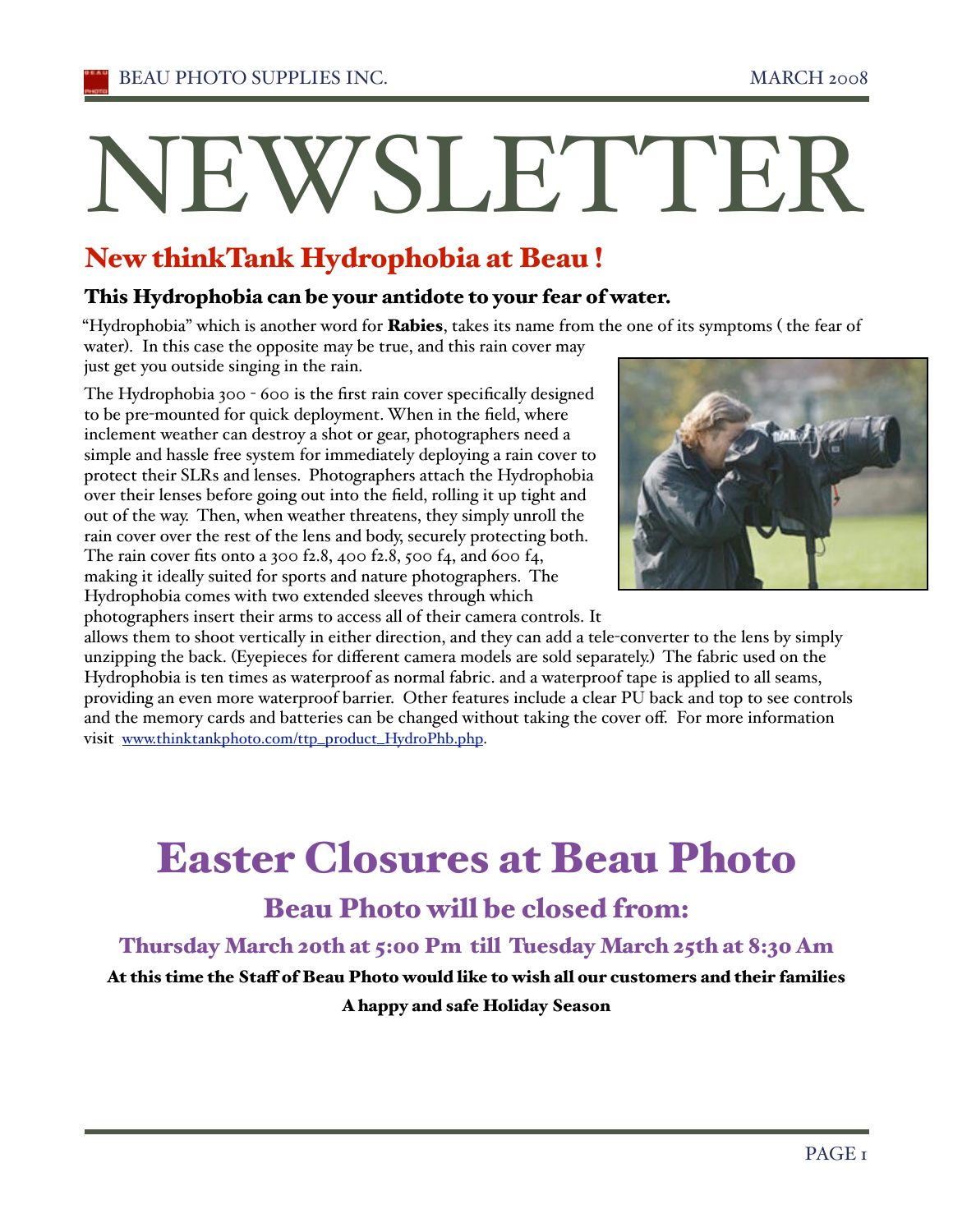# Inventory Day Cometh!

#### And the savings are there for you.

Inventory day is fast approaching and we don't want to be counting till wee in the morn' so I've decided to slash the prices on select items. These are limited quantity items so you will want to come in early to get the best selection.



#### Vel-lux:

All remaining stock of Vel-lux / Velleux Portfolios and binders will be an amazing  $25\%$  off.

Vel-lux was the premier manufacturer of portfolios and cases till the tax man came. We still have a good selection of portfolios and books and now at blow-out prices.

#### Huge sale on Lowepro Photo and Nature Trekkers:

Hurry in, there are still some left! Save up to 40% on Lowepro's best selling backpacks for outdoor photographers. These roomy backpacks can be customized for a variety of equipment. They have been designed with very comfortable harness systems that are fully adjustable for all body types. The well thought out design extends down to the smallest details, including all weather covers and water resistant YKK zippers. Both the Nature and Photo Trekkers come with a daypack, side shoulder strap, rubber handle and quick access tripod mount, to position down the center or sides of the pack. To get this great deal on a Nature Trekker or Photo Trekker backpack, act quickly because this is a special promotion through Lowepro and stock is limited.



Photo Trekker Reg. \$315.95 **Sale \$195.95** Nature Trekker Reg. \$271.95 **Sale \$163.95** 



## Pictronic Picture Frames:

We have slashed the price on Pictronic picture frames. These **Back- lit** photo frames are a great way to display your  $5 \times 7$  prints. These frames use a low voltage technology that gives off no heat and no UV emissions so they are safe for your inkjet prints. Pictronic picture frames are no thicker than a regular photo frame and will look great displayed on a shelf in your home! (doggy pictures not included)

Regularly \$36.50 and \$39.50 now on sale for \$26.95

Other Items On Sale:

DF Albums : Most items at below cost! Canvas Laminate 25"x50' Rolls reg. \$249.50 Now \$60.00 Brown Tap Cal-Coco folders: Most items at or below cost! Lightrein & Lighttools: Muslin Backdrops and Softboxes : 10 % off our regular low prices! Sale prices are for in-stock products only!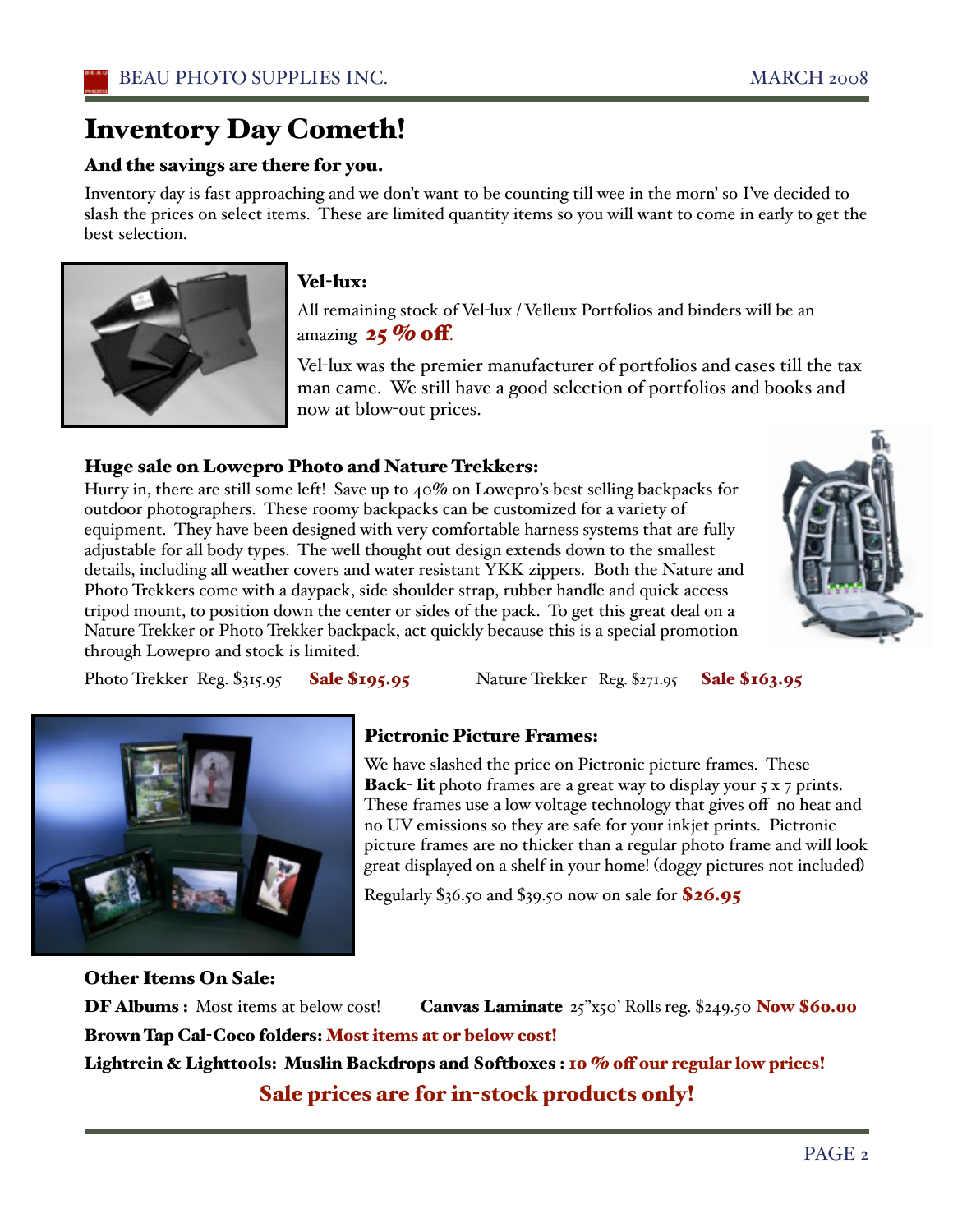# New to Beau's Shelves

## Agfa Rodinal is Back!

#### A new day is dawning.

You may not have heard, but we are now stocked up with Rodinal developer in the 500 ml. bottles. We made a large purchase of Rodinal , now being produced by the German chemical manufacturer A&O. Rodinal was first produced by Agfa in 1891, making it the oldest developer in commercial production. Based on paraaminophenol chemical process, Rodinal is a highly concentrated, very sharp working developer having the properties necessary in matching negative to subject contrast. It is most suitable for slow and medium speed films. Dilution in ratios of 1:10 to 1:100. So weep no longer Rodinal is back!

#### **Rodinal 500 ml.** 1 to 9  $$17.71$  10 +  $$16.47$





#### Manfrotto 055MF3 Special purchase Pricing!

Specifically designed for extreme outdoor assignments. The 055MF3 has a threefaceted aluminum center column, which can offset the pressure of the torsion caused while in the horizontal position. The legs are constructed of 1.2 mm carbon fiber tube combined with magnesium die-casting, quick-action lever locking collars made of magnesium die-casting. Each leg can be set independently in one of four angle settings using the dedicated quick-action leg angle selector. The top spider is made of magnesium die-casting, and includes the clamping system for the dual position center column plus a built-in bubble level. To assure the best thermal resistance, all parts have been assembled using a proven pressure clamping technology that eliminates failure-prone glue joints for greater durability and in-the-field serviceability. A handpadded carrying strap, supplied with the tripod, can also operate like a hook to hang weights from in order to increase the stability of the tripod during shoots in extreme wind conditions. We have made a special purchase so stock will be limited.

**Manfrotto 055MF3**  $\text{Reg } $407.95$  **Sale**  $$345.95$ 





## New Kenko R72 filters:

We will now be stocking Kenko R72 infrared filters in the larger sizes of 67 mm, 72 mm. and 77 mm. They should be arriving the first week in March. These will be a great match for the Rollei Infrared that we have in stock and the new Efke Infrared films that Krista-Belle will be ordering shortly.

Ken Product Sales and Purchasing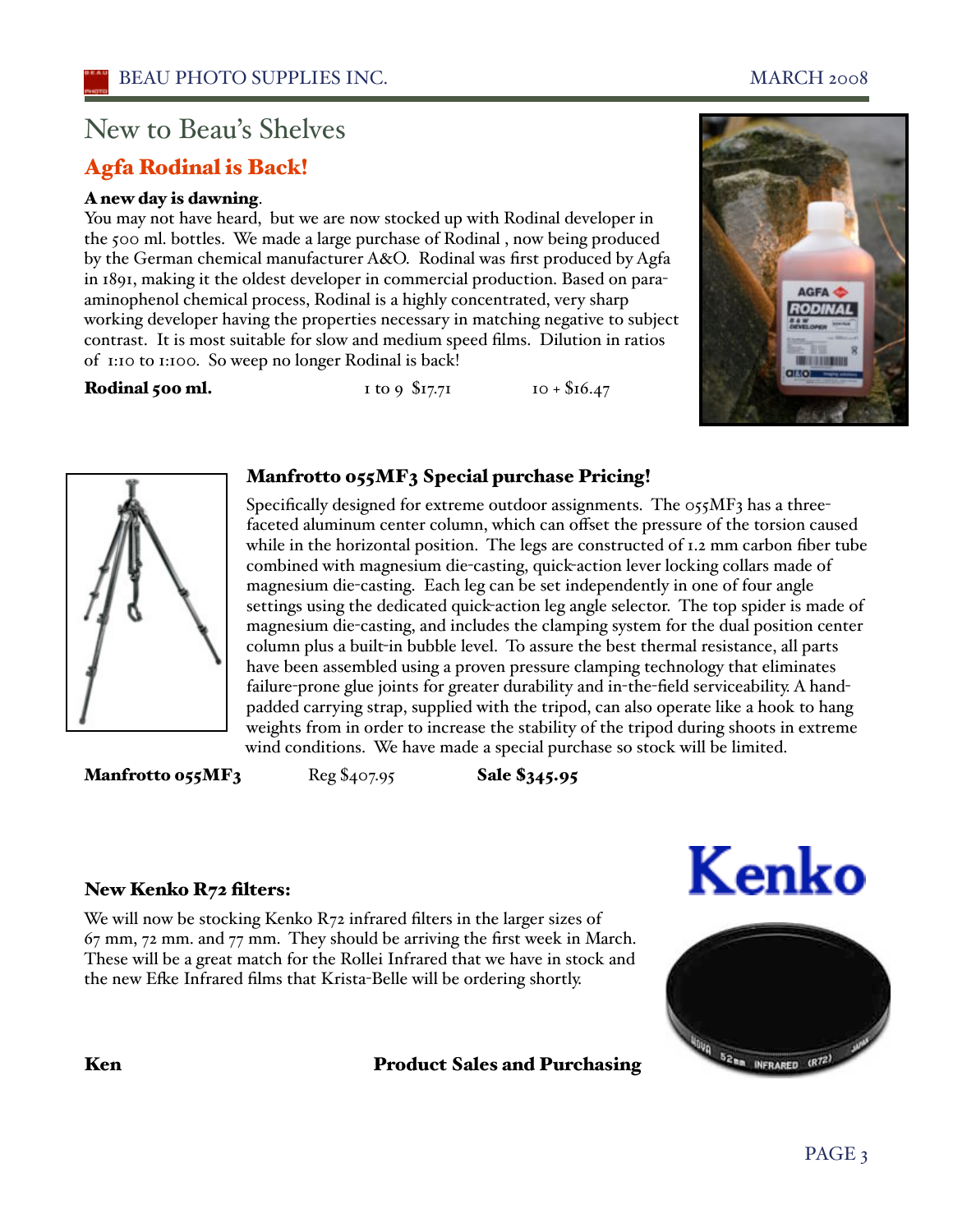## Hahnemühle Bamboo in stock at Beau!

The traditional Hahnemühle paper mill has developed the worldwide first Fine Art inkjet paper made from bamboo fibers. The natural white paper with a warm tone combines spiritual photography with environmental considerations. "Bamboo 290" consists of fibers from highly renewable bamboo grass. Hahnemühle will donate a portion of the revenues to supporting environmental projects.

We have finally received our long awaited shipment of Hahnemühle Bamboo paper.

| Hahnemühle Bamboo 290 gsm | 8.5 x II 20 sheets       | \$28.54 |
|---------------------------|--------------------------|---------|
| Hahnemühle Bamboo 290 gsm | II $x_17$ 20 sheets      | \$54.16 |
| Hahnemühle Bamboo 290 gsm | $13 \times 19$ 20 sheets | \$70.04 |

Other sizes and rolls are special order please call for pricing

## FILM AND PAPER NEWS



#### Holga Mania!

Beau Photo Supplies has ordered an unlimited supply of regular stocked Holgas to give you the lowest price possible. We also ordered the new Holga 120 pinhole, 135 pinhole and 135 cameras.

To introduce our new Holga camera line, Beau Photo Supplies is giving an additional 10% off the month of March!

| <b>HOLGAN</b>                                                     | without flash | \$22.95 | <b>HOLGA FN</b>      | with flash     | \$36.45   |  |  |  |
|-------------------------------------------------------------------|---------------|---------|----------------------|----------------|-----------|--|--|--|
| <b>HOLGA CFN</b>                                                  | colour flash  | \$40.95 | HOLGA <sub>135</sub> | 35 mm camera   | $\$36.45$ |  |  |  |
| HOLGA 135 PC                                                      | 35 mm pinhole | \$40.05 | HOLGA 120 PC         | 120 mm pinhole | \$31.05   |  |  |  |
| <b>Fujichrome Quickload Film has arrived!</b><br>$I - 2$<br>$3 +$ |               |         |                      |                |           |  |  |  |
| Fuji Provia 100F Quickload 4 x 5                                  |               | \$97.04 | \$89.37              |                |           |  |  |  |

Fuji Velvia 50 Quickload  $4 \times 5$  \$111.25 \$102.46

#### Krista-Belle Stewart Film and Paper Department

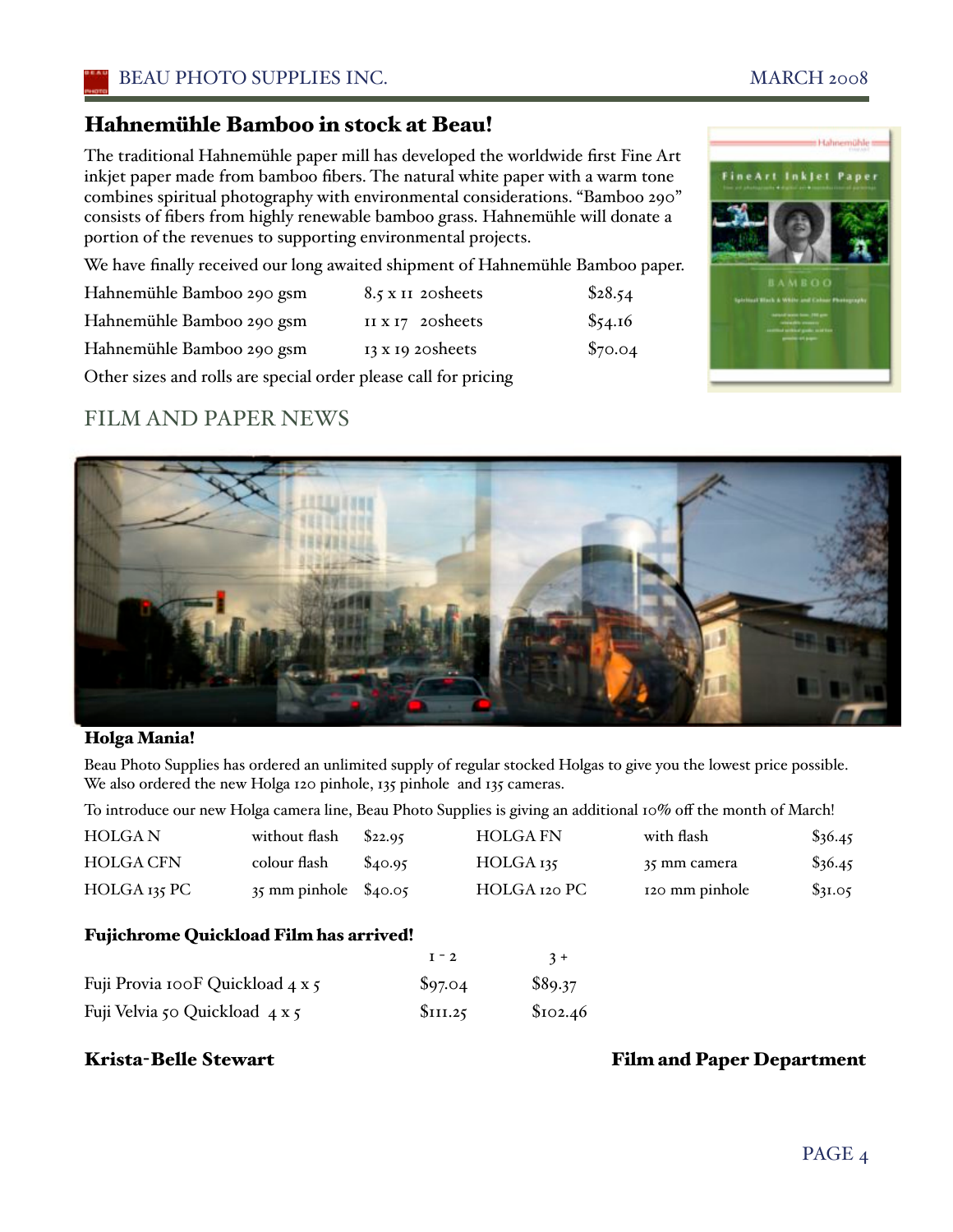**Polaroid** 

#### Polaroiďs Demise

Below is an article by Washington Post reporter Frank Ahrens that lays out Polaroiďs eventual demise. We at Beau Photo will try to keep stocked up until that time, but as these things go, there is usually a rush to corner the market and what limited supply that is available up is gobbled up and the resold at exorbitant prices. We on the other hand are committed to keep the prices as low as possible.

#### **Polaroid Technology Fades Out**

By Frank Ahrens Washington Post Staff Writer Saturday, February 9, 2008; Page D01



# Album and Folder Update

A startling development in the Canadian Album Manufacturing scene: Harwood Photographic has closed its doors following a series of family tragedies. (Some of you might remember that Harwood took over when DF Albums went out of business several years ago.)

There is a silver lining to this dark cloud: it appears that another, very well-respected, Canadian manufacturer will be buying the equipment and carrying on production of the Primo line of albums. We'll keep you posted as events unfold. If you have a 'wish lisť of products you'd like to continue to see from this line, please let me know. I'll pass the information along.

The new TAP Brochures have arrived and prices have been updated (most have dropped a bit... Go, LOON!!) If you need a new Catalogue set this year, please let us know as soon as possible and we'll put your name on the big list.

Hoppy Easter, everyone!

#### Barb Albums and Folders

We are: Beau Photo Supplies Inc. 1520 West 6th Avenue Vancouver, B.C. Canada V6J 1R2 **Tel: 604 734 7771** Fax: 604 734 7730 www.beauphoto.com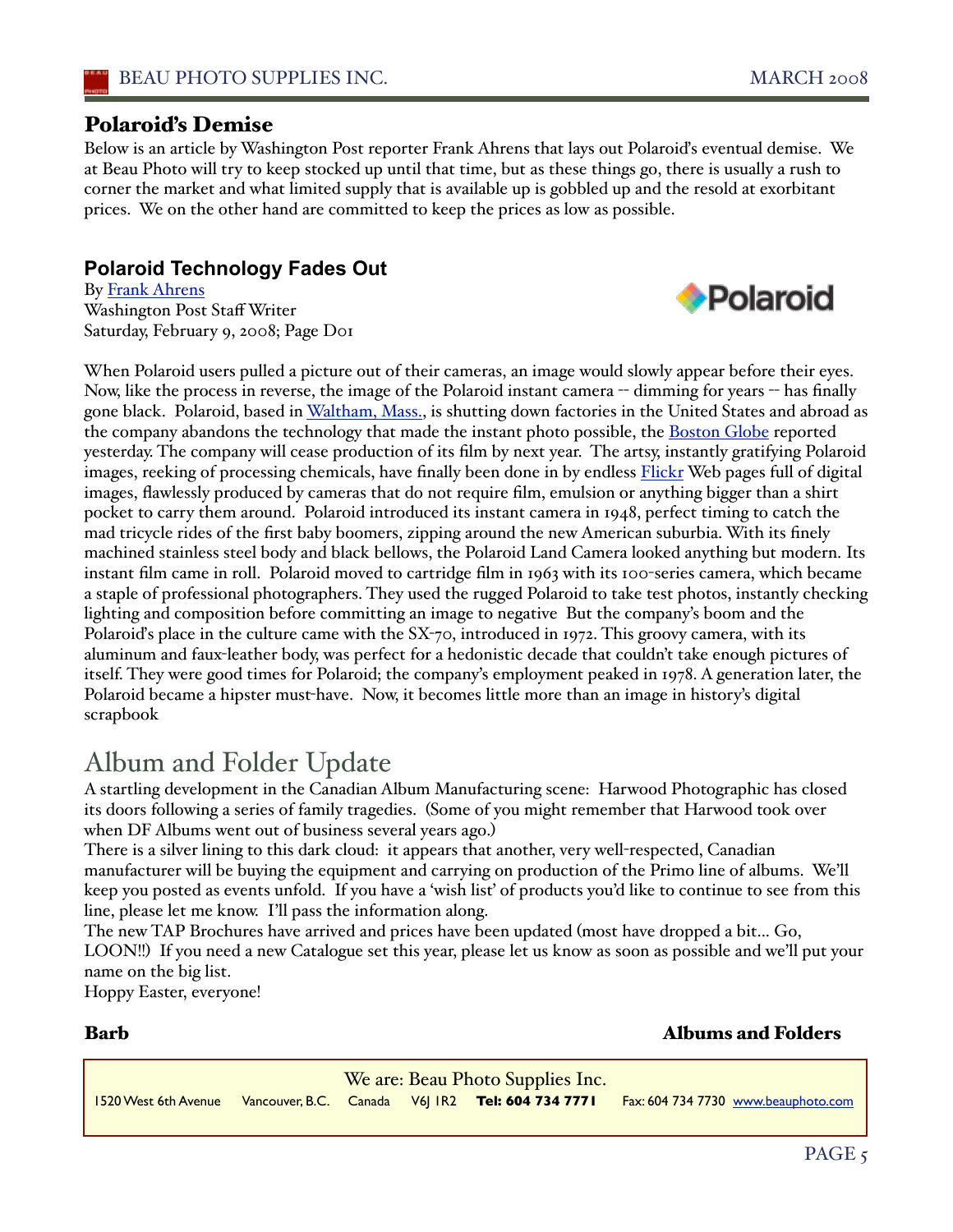#### Renaissance Albums

Catalogues and samples for 2008 albums have finally arrived. New pricing is now securely posted on our website and the pdf version of the catalogue is available to be sent out. If you'd like one please just email me with your business name and address at **ola@beauphoto.com** and I'll get one out to you right away

Ola Renaissance Albums

## NEWS FROM THE BACK

#### RENTAL NEWS

Well, it's the news all Nikon users have been waiting for... the arrival of the full frame D<sub>3</sub> body. Though they are still hard to come by, we did manage to get one for our rental department. So far this looks like a very

nice camera, though iťs been here for less than a week and has been out on a rental more than it's been here. Along with the D3 we've also got the new AF-S 24-70 2.8G IF-ED lens and the AF-S 14-24 2.8G IF-ED, both very sharp, well designed lenses that we've heard good feedback about so far. Having these in rentals means you gan give them a try to see what all the fuss is about before you spend the money to buy one. Of course once you try them, it will be hard to go back, so be warned, they could be addictive! The D3 rents for \$250/day, the lenses \$35/day each. This means that the D2x, which will be staying in rentals for a while, will come down in price to \$175/day. Also, while we were at it, we reduced the rental of a Canon 5D to \$175 as well. In the future we are hoping to get the new 60mm macro from Nikon. There hasn't been a replacement for this lens for quite a while, and since the older version is quite a nice lens, we are looking forward to what the new lens might bring. If you have



any questions about our new Nikon equipment, or would like to book it, give us a call and we can set you up. And don't forget about the great rental del over the long weekend. Pick up Thursday after 1:00Pm and return Tuesday before noon for a one day rental charge.

#### Kathy **Rentals**

#### PRO SALE NEWS

#### We are spring cleaning! Here are some of our Nikon and Canon specials.

#### Nikon

| Nikon 14mm $f2.8 = $1435.00$               | Nikon 16mm $f2.8 = $725.00$             |                  |
|--------------------------------------------|-----------------------------------------|------------------|
| Nikon $18$ mm $f2.8 = 1389.00$             | Nikon $24$ mm f $2.8 = $355.00$         |                  |
| Nikon $28$ mm $f2.8 = $239.00$             | Nikon 70-300 $f_4$ .5-5.6 VR = \$489.00 |                  |
| Nikon 80-400 f4.5-5.6 VR = \$1415.00       |                                         |                  |
| Canon                                      |                                         |                  |
| Canon 30D camera = $$650.00$ (only 2 left) | Canon $5D$ camera = \$2499.00           |                  |
| Canon Rebel $XTI = $599.00$                | Canon 17-55 EFS(DEMO) = $$999.00$       |                  |
| Canon $14$ mm $f2.8 = $1999.00$            | Canon $85$ mm fr. $8 = $495.00$         |                  |
| Canon 10-22 $f_3.5 - 4.5 = $849.00$        | Canon $I_4$ EX ring flash = \$699.00.   |                  |
| Ron                                        |                                         | <b>Pro Sales</b> |